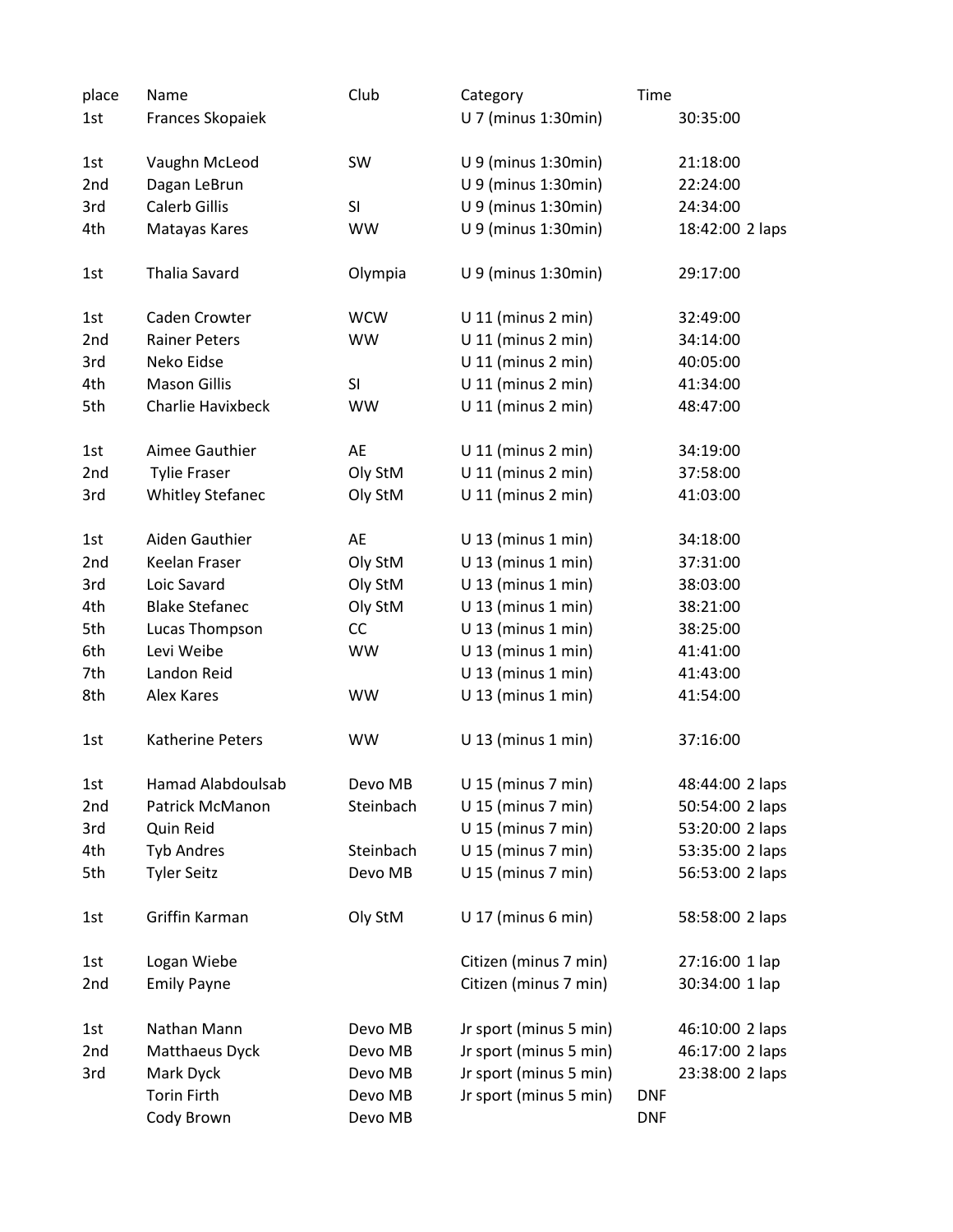| 1st  | <b>Steve Dyslevick</b> |                    | Sr sport (minus 5 min) |            | 0:45:06 2 laps   |
|------|------------------------|--------------------|------------------------|------------|------------------|
| 2nd  | Dave Chennell          | <b>WCW</b>         | Sr sport (minus 5 min) |            | 0:46:24 2 laps   |
| 3rd  | Kenton Frith           | B&B                | Sr sport (minus 5 min) |            | $0:46:53$ 2 laps |
| 4th  | <b>Bob Lawrie</b>      | B&B                | Sr sport (minus 5 min) |            | $0:47:13$ 2 laps |
| 5th  | Don Rose               | <b>WCW</b>         | Sr sport (minus 5 min) |            | 0:48:05 2 laps   |
| 6th  | John Malcom            | <b>OCC Portage</b> | Sr sport (minus 5 min) |            | 0:49:21 2 laps   |
| 7th  | <b>Steve Tiede</b>     | B&B                | Sr sport (minus 5 min) |            | 0:50:00 2 laps   |
| 8th  | Jonathan Borland       | AE                 | Sr sport (minus 5 min) |            | $0:50:34$ 2 laps |
| 9th  | Marc Zurbuchen         | AE                 | Sr sport (minus 5 min) |            | 0:50:48 2 laps   |
| 10th | Jiri Skopaiek          |                    | Sr sport (minus 5 min) |            | 0:51:17 2 laps   |
| 11th | <b>Brad Gauthier</b>   | AE                 | Sr sport (minus 5 min) |            | 0:51:18 2 Laps   |
| 12th | James Benson           |                    | Sr sport (minus 5 min) |            | $0:51:57$ 2 laps |
| 13th | <b>Elmer Tobias</b>    |                    | Sr sport (minus 5 min) |            | 0:55:00 2 laps   |
|      | Ben Van Den Bosch      |                    | Sr sport (minus 5 min) | <b>DNF</b> |                  |
| 1st  | Vanessa Peters         | <b>DRR</b>         | Sr sport (minus 6 min) |            | $1:01:08$ 2 laps |
| 2nd  | April Gobert           |                    | Sr sport (minus 6 min) |            | $1:02:14$ 2 laps |
|      | Gillian Cooper         | Veledonas          | Sr sport (minus 6 min) |            | 1:05:07 2 laps   |
| 1st  | Paul Benson            | AE                 | Comp (minus 4 mins)    |            | $1:00:50$ 3 laps |
| 2nd  | <b>Brent Muio</b>      | ind                | Comp (minus 4 mins)    |            | $1:01:15$ 3 laps |
| 3rd  | <b>Auckland LeBrun</b> | Devo MB            | Comp (minus 4 mins)    |            | $1:03:14$ 3 laps |
| 4th  | <b>Graham Wiebe</b>    | <b>DRR</b>         | Comp (minus 4 mins)    |            | 1:04:09 3 laps   |
| 5th  | <b>Trevor Ketler</b>   | <b>DRR</b>         | Comp (minus 4 mins)    |            | $1:04:25$ 3 laps |
| 6th  | Austin Legault         | Devo MB            | Comp (minus 4 mins)    |            | 1:06:05 3 Laps   |
| 7th  | Jon Guenter            | <b>DRR</b>         | Comp (minus 4 mins)    |            | $1:08:04$ 3 laps |
| 8th  | Allan Manjarares       | <b>WCW</b>         | Comp (minus 4 mins)    |            | 1:09:29 3 laps   |
| 9th  | Darcy Beer             | B&B                | Comp (minus 4 mins)    |            | $1:10:02$ 3 laps |
| 10th | <b>Marc Proulx</b>     | AE                 | Comp (minus 4 mins)    |            | $1:18:10$ 2 laps |
|      | David Brodeur          | Devo MB            | Comp (minus 4 mins)    | <b>DNF</b> |                  |
| 1st  | Eryn Guenter           | Devo MB            | Comp (minus 4 mins)    |            | 1:06:21 2 laps   |
| 1st  | <b>Travis Malcolm</b>  | OCC                | Expert (minus 3 min)   |            | 1:18:34 4 laps   |
| 2nd  | <b>Ron Kaulins</b>     |                    | Expert (minus 3 min)   |            | 1:19:47 4 laps   |
| 3rd  | <b>Austin Buell</b>    | ind                | Expert (minus 3 min)   |            | 1:26:48 4 laps   |
| 4th  | Craig Crowter          | <b>WCW</b>         | Expert (minus 3 min)   |            | 1:29:44 4 laps   |
| 1st  | Karin McSherry         | Velo/AE            | Expert (minus 3 Min)   |            | 1:08:42 3 laps   |
| 2nd  | Rebecca Man            | Team MB            | Expert (minus 3 Min)   |            | $1:16:01$ 3 laps |
| 3rd  | Amy Cooper             | Devo MB            | Expert (minus 3 Min)   |            | 1:35:57 3 laps   |
| 1st  | Jason Wiebe            | <b>PFR</b>         | Elite (minus 2 min)    |            | 1:22:28 5 laps   |
| 2nd  | Mitch Ketler           | <b>Smart Savy</b>  | Elite (minus 2 min)    |            | 1:31:13 5 laps   |
| 3rd  | Olli Hyytiainen        | <b>DRR</b>         | Elite (minus 2 min)    |            | 1:33:44 5 laps   |
| 4th  | Paul Lapointe          | <b>OCC</b>         | Elite (minus 2 min)    |            | 1:35:28 5 laps   |